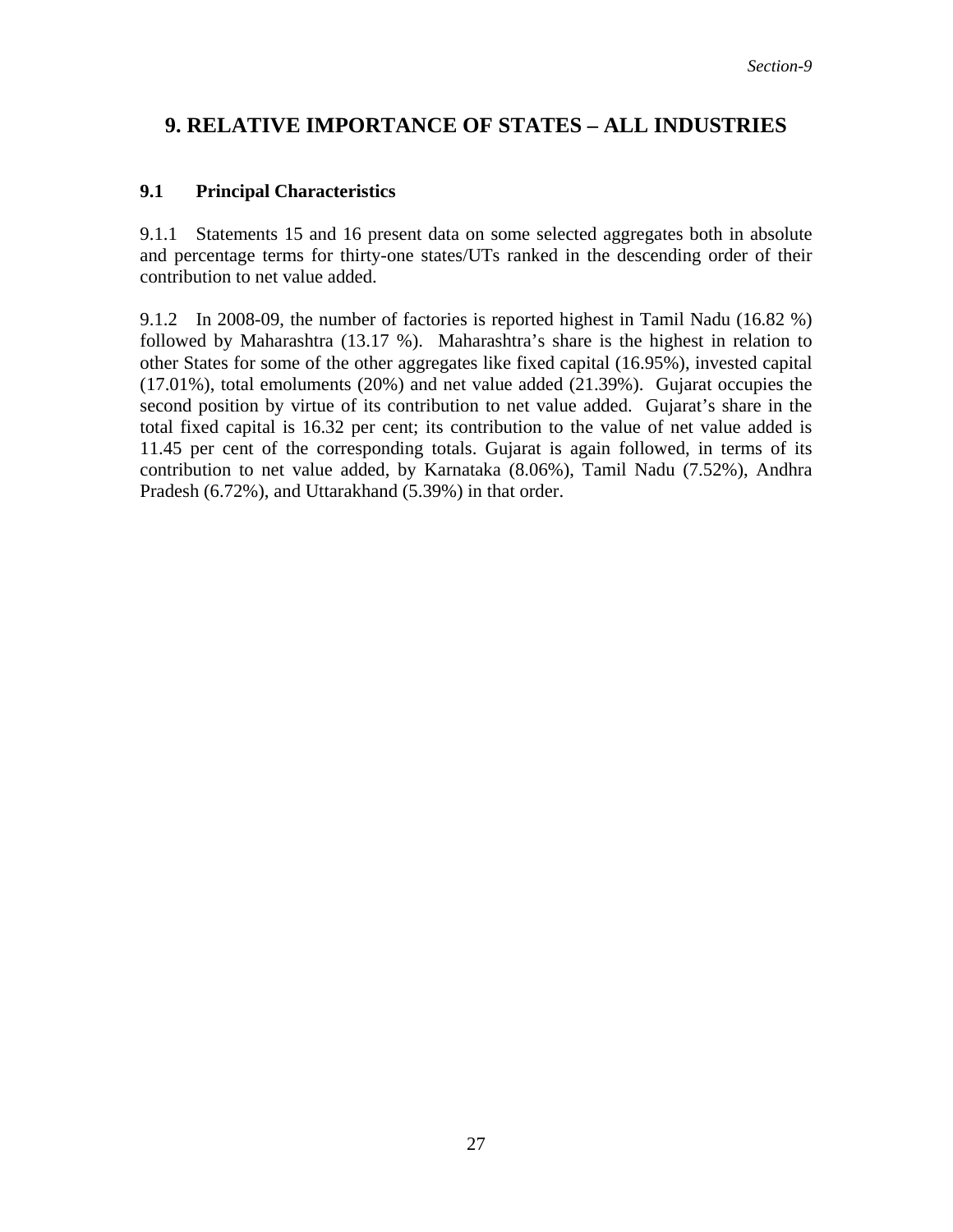| Statement 15 : Relative status of states in respect of NVA and some selected characteristics based on ASI 2008-09 |                  |                      |                         |                      |                         |                        |  |  |  |  |
|-------------------------------------------------------------------------------------------------------------------|------------------|----------------------|-------------------------|----------------------|-------------------------|------------------------|--|--|--|--|
|                                                                                                                   |                  |                      |                         |                      |                         |                        |  |  |  |  |
| (Arranged in Descending Order of Net Value Added)<br>(Value Figures in Rs. Lakhs & Others in Numbers)             |                  |                      |                         |                      |                         |                        |  |  |  |  |
| <b>State</b>                                                                                                      | <b>Factories</b> | <b>Fixed Capital</b> | <b>Invested Capital</b> | <b>Total Persons</b> | <b>Total Emoluments</b> | <b>Net Value Added</b> |  |  |  |  |
|                                                                                                                   |                  |                      |                         | <b>Engaged</b>       |                         |                        |  |  |  |  |
| Maharashtra                                                                                                       | 20450            | 17901787             | 26109467                | 1491931              | 2588401                 | 11287800               |  |  |  |  |
| Gujarat                                                                                                           | 14863            | 17236698             | 24691131                | 1125543              | 1303885                 | 6041722                |  |  |  |  |
| Karnataka                                                                                                         | 8451             | 8669455              | 11558732                | 770133               | 958062                  | 4253250                |  |  |  |  |
| Tamil Nadu                                                                                                        | 26122            | 9778762              | 14699277                | 1774019              | 1624606                 | 3971350                |  |  |  |  |
| Andhra Pradesh                                                                                                    | 16903            | 7439952              | 10960697                | 1093554              | 889405                  | 3547084                |  |  |  |  |
| Uttarakhand                                                                                                       | 1907             | 2189841              | 3469272                 | 229727               | 454569                  | 2843285                |  |  |  |  |
| <b>Uttar Pradesh</b>                                                                                              | 10935            | 6267696              | 9423178                 | 738644               | 797971                  | 2413888                |  |  |  |  |
| Haryana                                                                                                           | 4450             | 3706457              | 6133423                 | 607527               | 631186                  | 2035386                |  |  |  |  |
| Rajasthan                                                                                                         | 6352             | 3469297              | 4663623                 | 351351               | 336099                  | 1688436                |  |  |  |  |
| Odisha                                                                                                            | 1930             | 5468284              | 6680966                 | 213192               | 326234                  | 1667360                |  |  |  |  |
| Chattisgarh                                                                                                       | 1919             | 2818914              | 3801782                 | 172044               | 309200                  | 1661367                |  |  |  |  |
| <b>West Bengal</b>                                                                                                | 6260             | 4137348              | 6196315                 | 549852               | 569983                  | 1659980                |  |  |  |  |
| Madhya Pradesh                                                                                                    | 3345             | 2820091              | 4036384                 | 273332               | 312612                  | 1502123                |  |  |  |  |
| Jharkhand                                                                                                         | 1846             | 3057109              | 3992048                 | 163625               | 350605                  | 1430000                |  |  |  |  |
| <b>Himachal Pradesh</b>                                                                                           | 1294             | 2189156              | 2874252                 | 110242               | 133852                  | 1333237                |  |  |  |  |
| Punjab                                                                                                            | 10065            | 2648036              | 4612258                 | 544776               | 418187                  | 1256840                |  |  |  |  |
| Dadra & Nagar Haveli                                                                                              | 1151             | 1307315              | 1975963                 | 92557                | 102818                  | 778462                 |  |  |  |  |
| Kerala                                                                                                            | 5867             | 1189335              | 1928079                 | 381558               | 269263                  | 770511                 |  |  |  |  |
| Goa                                                                                                               | 519              | 526496               | 949345                  | 53107                | 77100                   | 490164                 |  |  |  |  |
| Daman & Diu                                                                                                       | 1443             | 476728               | 865770                  | 88513                | 81241                   | 439760                 |  |  |  |  |
| Delhi                                                                                                             | 3026             | 312873               | 740846                  | 126816               | 138943                  | 347958                 |  |  |  |  |
| Jammu & Kashmir                                                                                                   | 649              | 243669               | 398911                  | 54581                | 42203                   | 320759                 |  |  |  |  |
| <b>Bihar</b>                                                                                                      | 1775             | 303254               | 584884                  | 73659                | 44472                   | 318374                 |  |  |  |  |
| Assam                                                                                                             | 2211             | 940427               | 1361928                 | 149256               | 97008                   | 301389                 |  |  |  |  |
| Puducherry                                                                                                        | 675              | 317107               | 538248                  | 49254                | 57017                   | 299159                 |  |  |  |  |
| Meghalaya                                                                                                         | 95               | 60715                | 88570                   | 5567                 | 5252                    | 52352                  |  |  |  |  |
| Chandigarh(U.T.)                                                                                                  | 278              | 69003                | 111002                  | 11142                | 15717                   | 44150                  |  |  |  |  |
| Tripura                                                                                                           | 363              | 41808                | 56325                   | 26089                | 6447                    | 15515                  |  |  |  |  |
| Nagaland                                                                                                          | 91               | 2047                 | 6107                    | 2877                 | 678                     | 2823                   |  |  |  |  |
| Manipur                                                                                                           | 72               | 1367                 | 2365                    | 2654                 | 756                     | 1243                   |  |  |  |  |
| Andaman & N. Island                                                                                               | 12               | 5586                 | 6623                    | 362                  | 353                     | 830                    |  |  |  |  |
| <b>All India</b>                                                                                                  | 155321           | 105596614            | 153517773               | 11327485             | 12944123                | 52776558               |  |  |  |  |